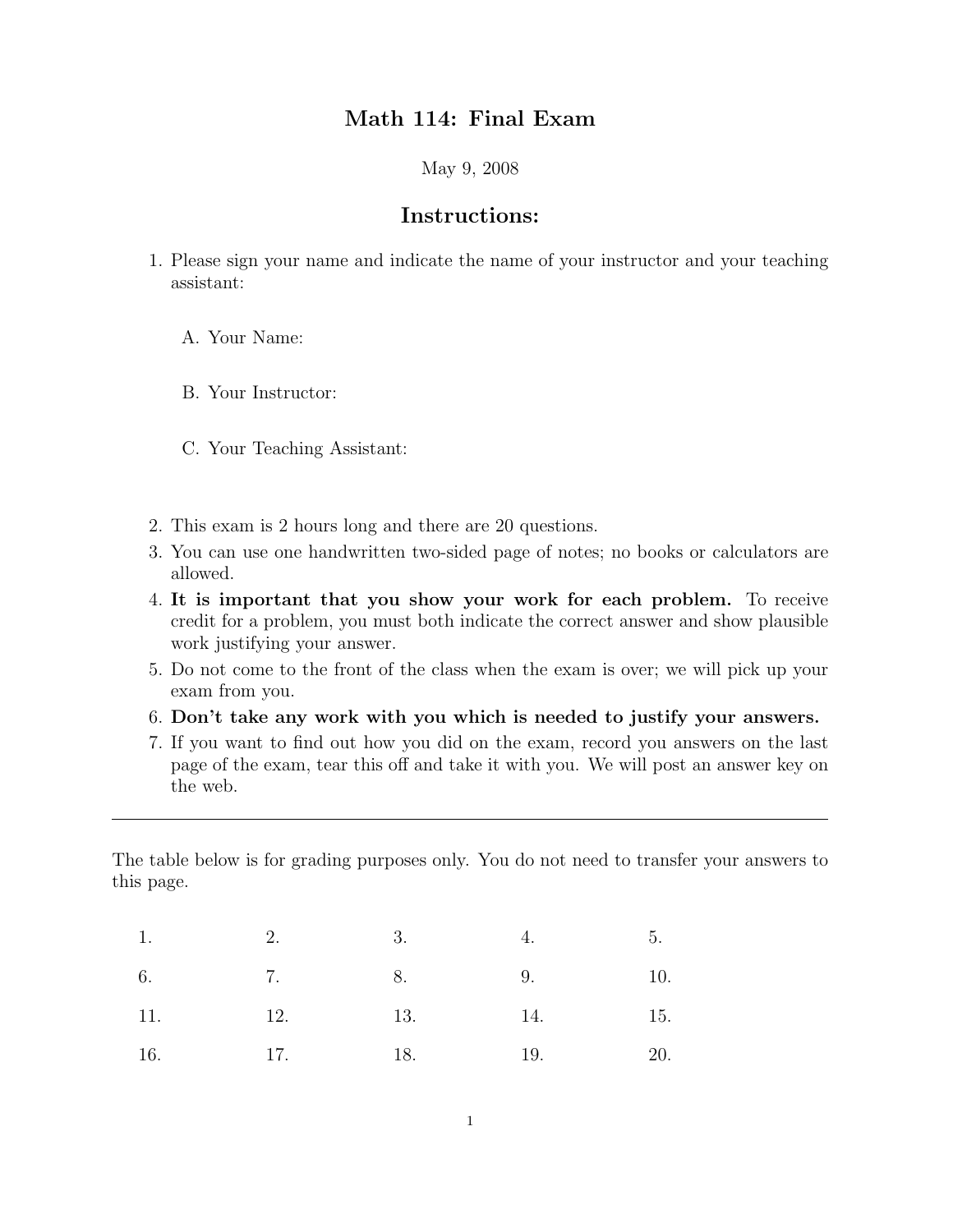#### Total:

(1) Let B be the box in  $\mathbb{R}^3$  of all points  $(x, y, z)$  such that  $0 \le x \le 1$ ,  $0 \le y \le 1$ and  $0 \leq z \leq 1$ . Suppose that the probability density function that a fly will be at position  $(x, y, z)$  is

 $f(x, y, z) = y + z$  if  $(x, y, z) \in B$  and  $f(x, y, z) = 0$  if  $(x, y, z) \notin B$ 

What is the probability that the y coordinate of the fly will be between 0 and  $1/2$ ?

(A) 
$$
3/8
$$
 (B)  $1/2$ 

(C) 
$$
5/8
$$
 (D)  $1/3$ 

(E)  $2/3$  (F) none of the above

Answer to 1: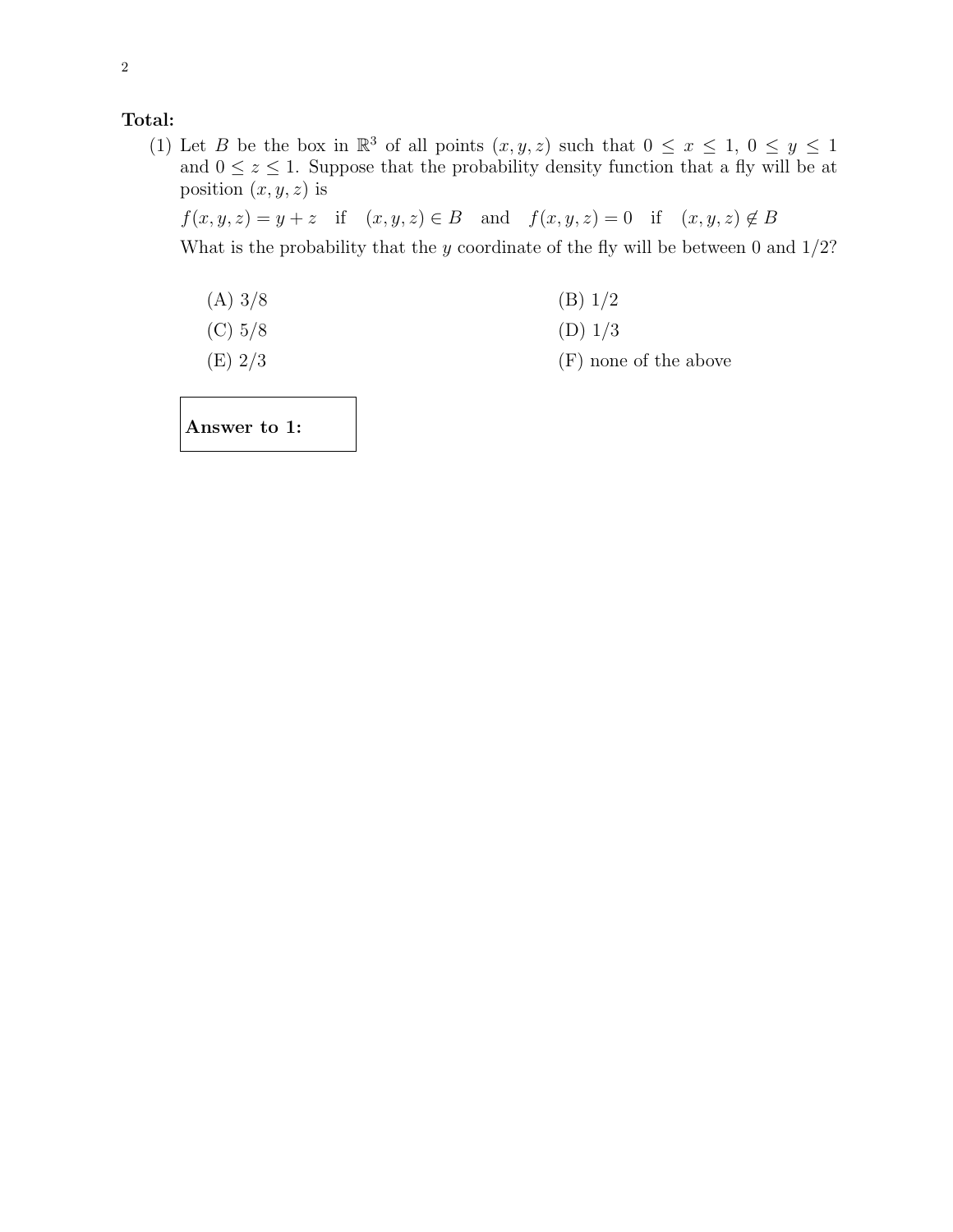- (2) Find the solution  $y = y(x)$  the differential equation  $\frac{dy}{dx} = 5x^4y$  for which  $y(0) = 2$ .
	- (A)  $y(x) = 3e^{x^5}$ (B)  $y(x) = 2e^{x^4}$ (C)  $y(x) = 3e^{x^4} + c$ + c (D)  $y(x) = e^{x^5} + c$ (E)  $y(x) = 2e^{x^5}$ (F) none of the above

Answer to 2: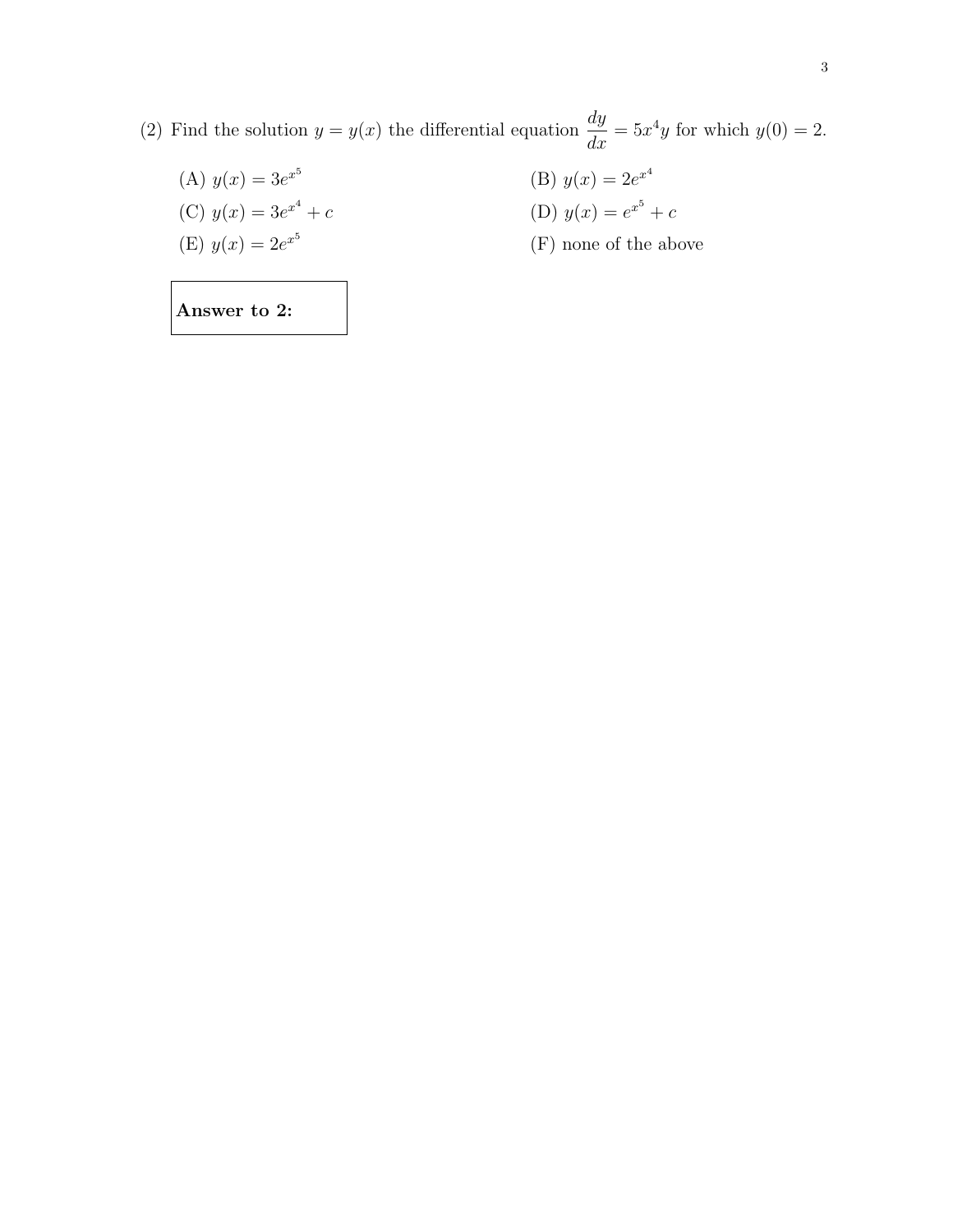(3) Consider the following three limits:

(I) 
$$
\lim_{(x,y)\to(0,0)} \frac{x+y}{x^2+y^2}
$$
.  
\n(II)  $\lim_{(x,y)\to(0,0)} \frac{x^2-y^2}{x^2+y^2}$ .

(III) 
$$
\lim_{(x,y)\to(0,0)}\frac{x^2+y^2}{x^2+y^2}.
$$

Which of the following statements is true? (Select one answer.)

- (A) All three limits converge
- (B) None of the limits converge
- (C) Only limit (I) converges
- (D) Only limit (II) converges
- (E) Only limit (III) converges
- (F) Limits (I) and (II) converge, but limit (III) does not converge

#### Answer to 3: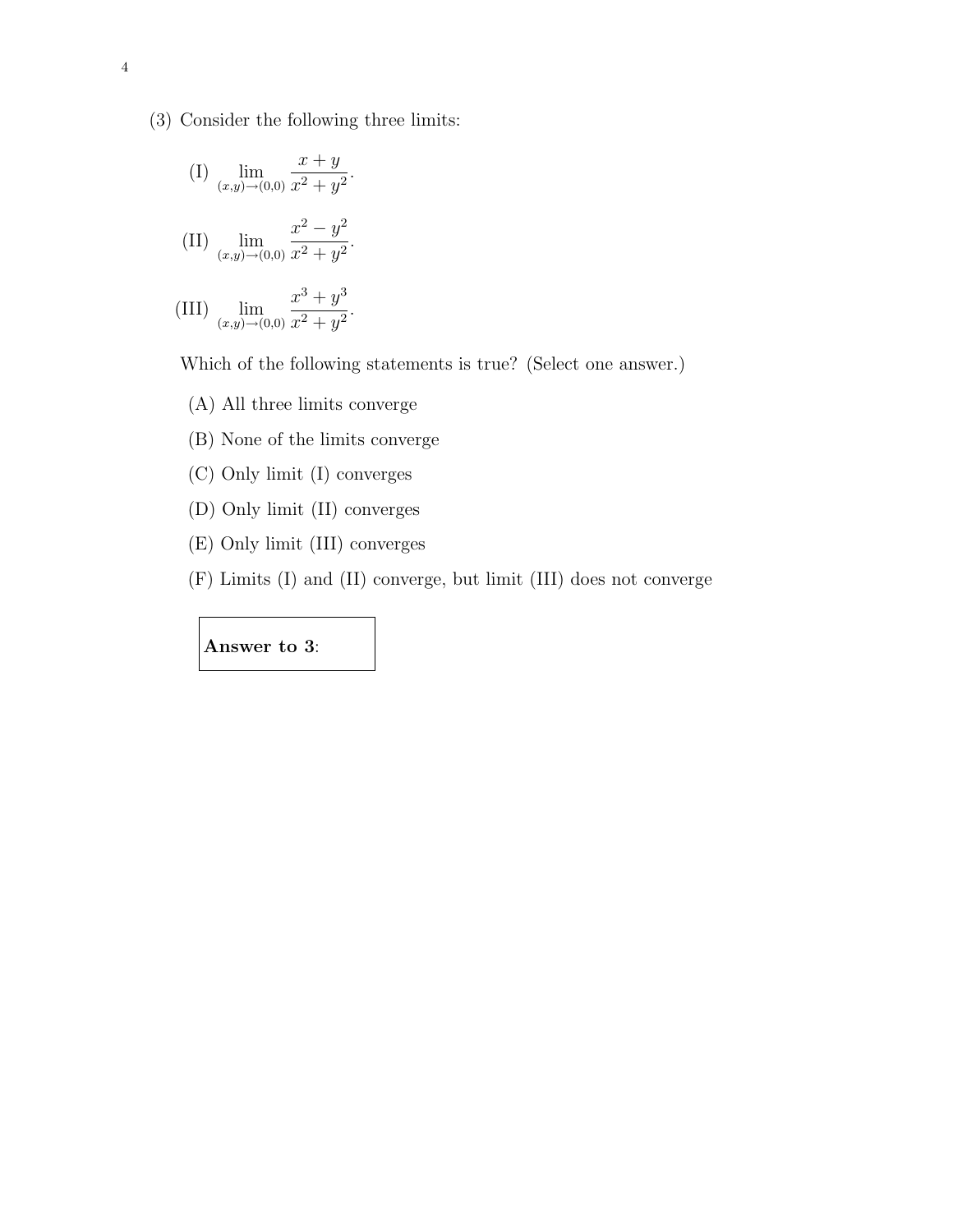- (4) Which of the following vectors is normal to the plane determined by the points  $A(2, 1, 0), B(0, 1, 1), C(-2, 0, -1)$ ?
	- (A)  $< 1, 0, 4 >$  (B)  $< 0, 1, 0 >$ (C) < 1, −1, 4 > (D) < 1, 3, −2 > (E) < 1, 6, 2 > (F) < 1, -6, 2 >
	- (G) none of the above

Answer to 4: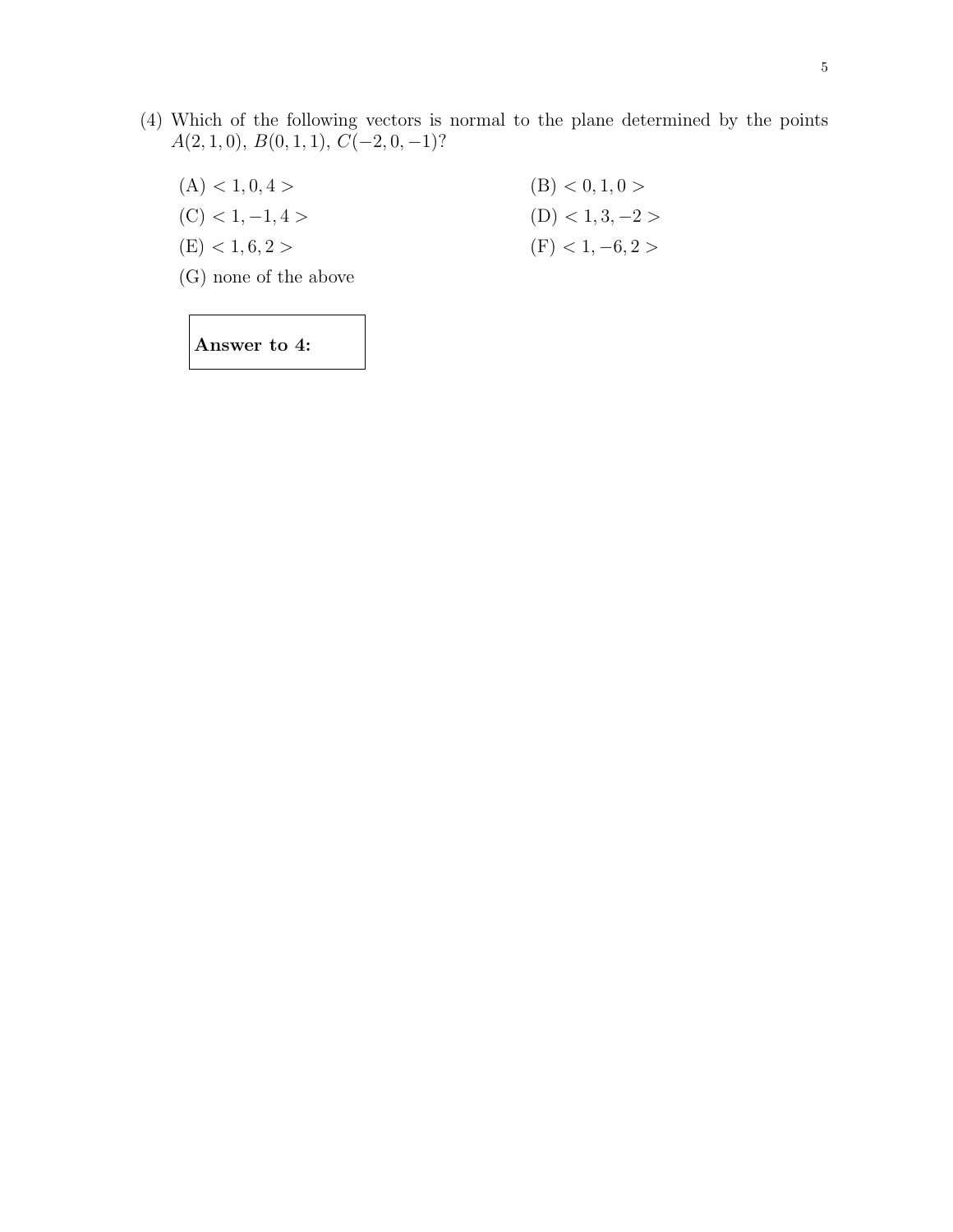(5) Evaluate the integral

$$
\int_{y=0}^{y=8} \int_{x=y^{1/3}}^{2} e^{x^4} dx dy
$$

by changing the order of integration.

(A) 
$$
e^2
$$
 (B)  $(e^2 - 1)/4$   
\n(C)  $(e^{16} - 1)$  (D)  $e^{16}$   
\n(E)  $(e^{16} - 1)/4$  (F) none of the above

Answer to 5: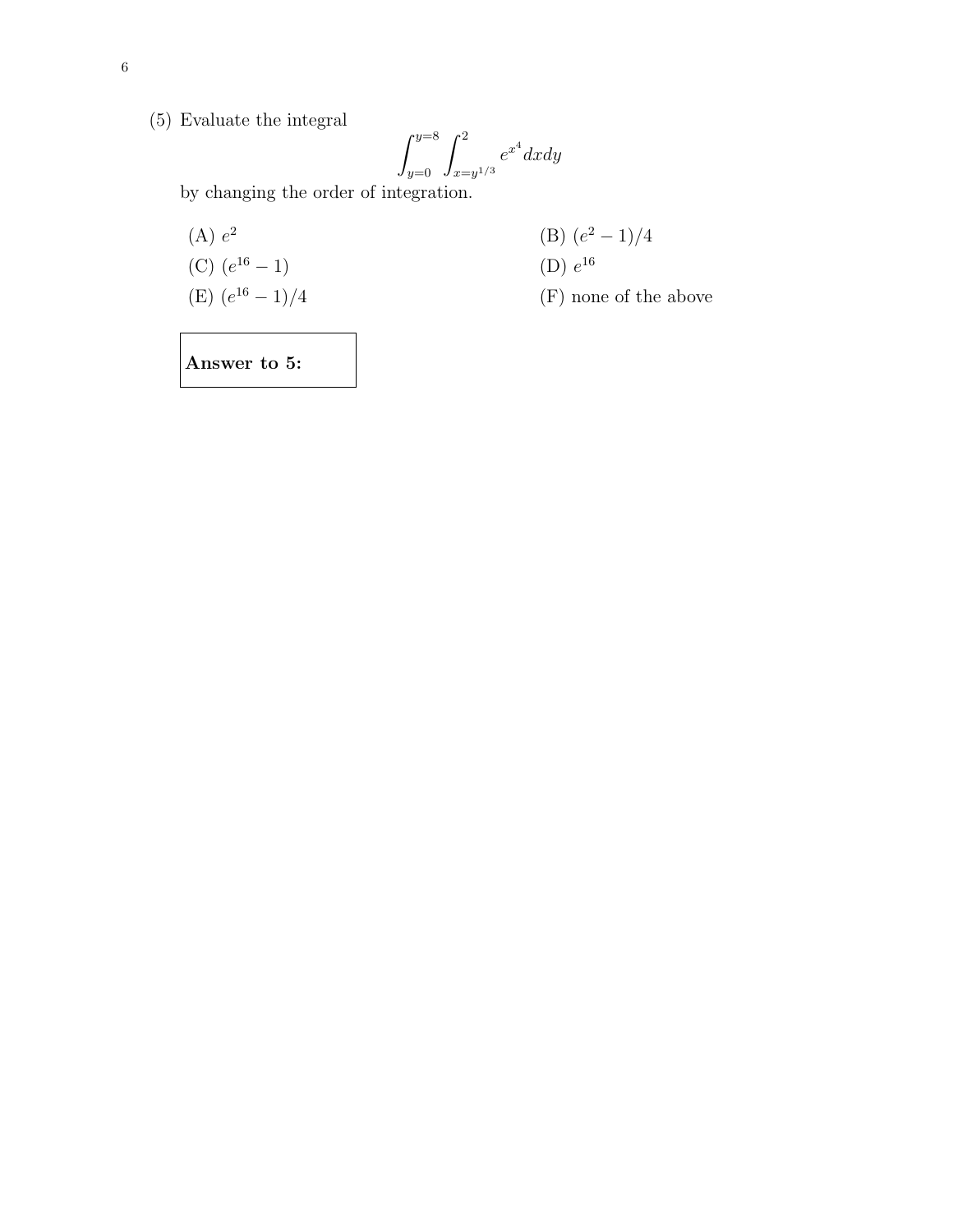(6) Solve

$$
(6+t)\frac{du}{dt} + u = 6+t
$$

(A) 
$$
u = \frac{t^2 + 6t}{t + 6} + C
$$
  
\n(B)  $u = \frac{t^3 + 6t}{t + 6} + C$   
\n(C)  $u = \frac{t^2 + 6t + C}{t + 6}$   
\n(D)  $u = \frac{t^2/2 + 6t + C}{t + 6}$   
\n(E)  $u = \frac{-t^2/2 + 6t + C}{t - 6}$   
\n(F) None of the above.

Answer to 6: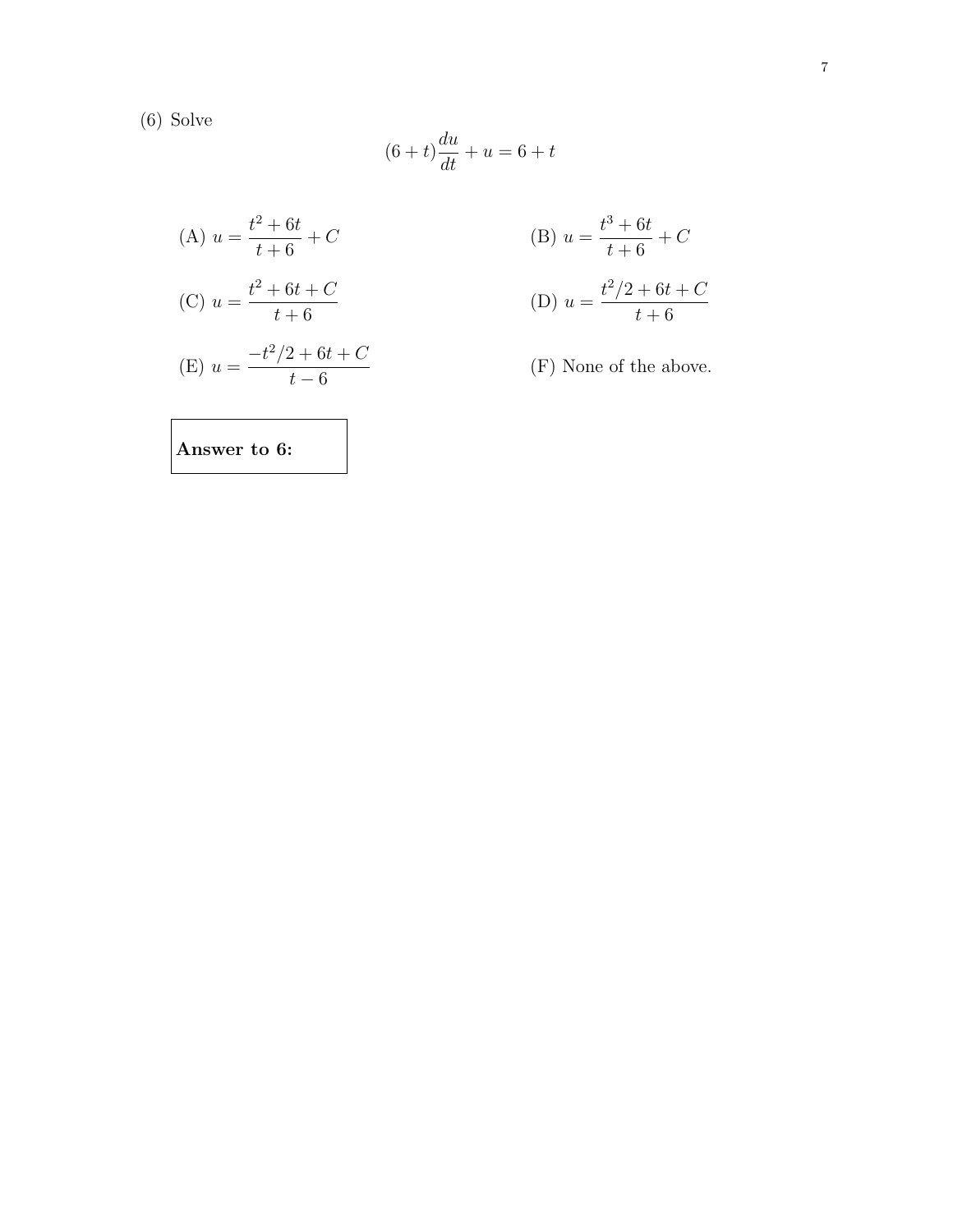(7) Let  $f$  be the function

$$
f(x,y) = \ln(x+y)
$$

for  $(x, y) \in \mathbb{R}^2$  and  $x + y > 0$ . A unit vector in  $\mathbb{R}^2$  is a vector u of length  $|u| = 1$ . What is the maximum value of the directional derivative  $D_u(f)$  of f at the point  $(x, y) = (2, -1)$  as u ranges over all unit vectors in  $\mathbb{R}^2$ ?

(A) 1 (B) 
$$
1/2
$$

- (C)  $\sqrt{2}$  (D)  $\sqrt{3}$
- (E)  $\ln(2)$  (F) 0
- (G) none of the above

Answer to 7: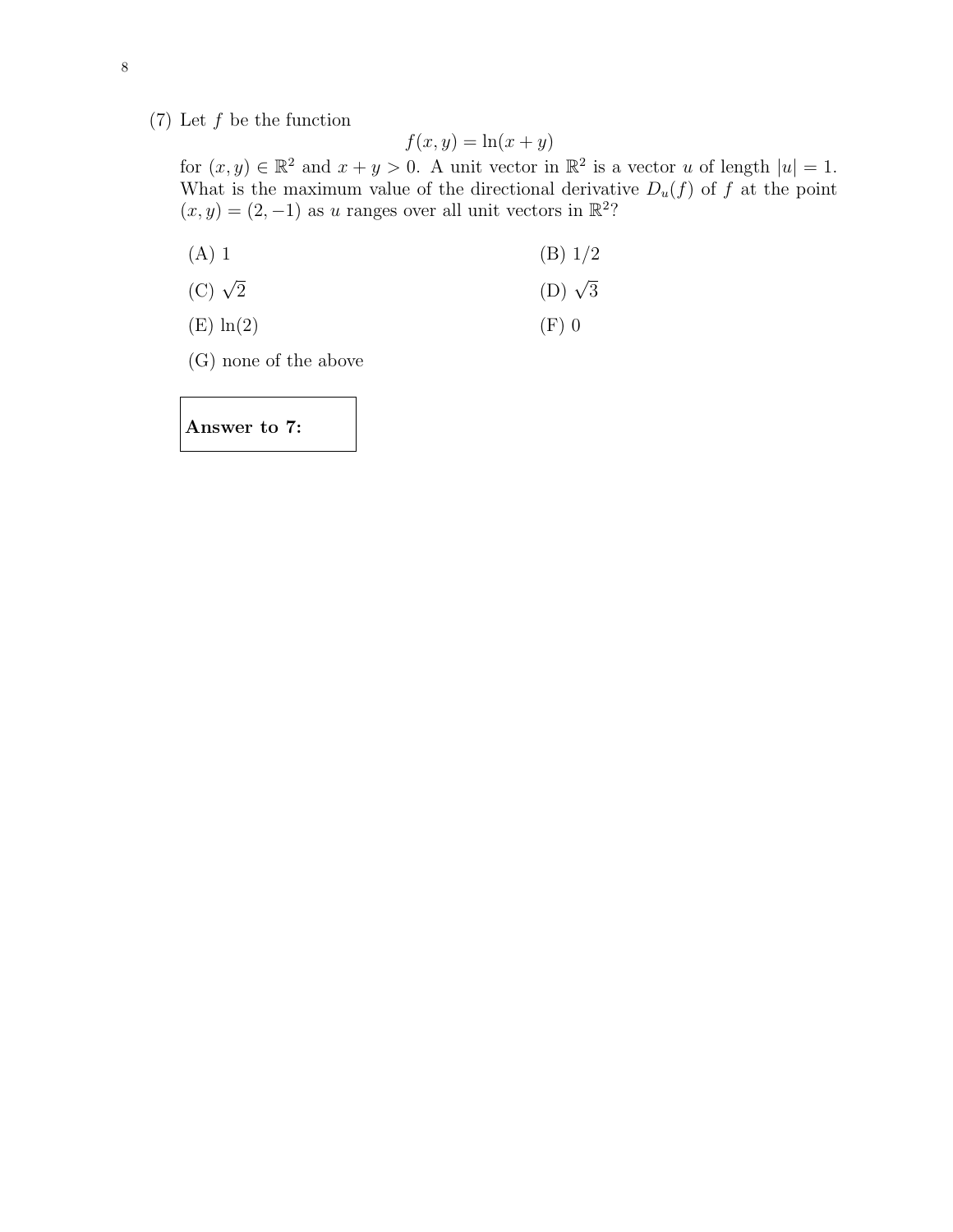(8) For each of the following statements, mark whether they are true or false. Each correct answer is worth two points. No work needs to be shown for this problem.

| (a) For any 3-dimensional vectors <b>u</b> and <b>v</b> , $\mathbf{u} \times \mathbf{v} = \mathbf{v} \times \mathbf{u}$ . | True(  | $False \cap$ |
|---------------------------------------------------------------------------------------------------------------------------|--------|--------------|
| $(b)$ The cross product of two unit vectors is a unit vector.                                                             | True() | $False \cap$ |
| (c) The vectors $<-1,0,1>$ and $<-2,0,2>$ are parallel.                                                                   | True() | $False \cap$ |
| $(d)$ The velocity vector of a curve in three dimensions<br>is always perpendicular to the acceleration vector.           | True() | False()      |
| $(e)$ Two planes are parallel if the cross product<br>of their normal vectors is 0.                                       | '1rue( | False()      |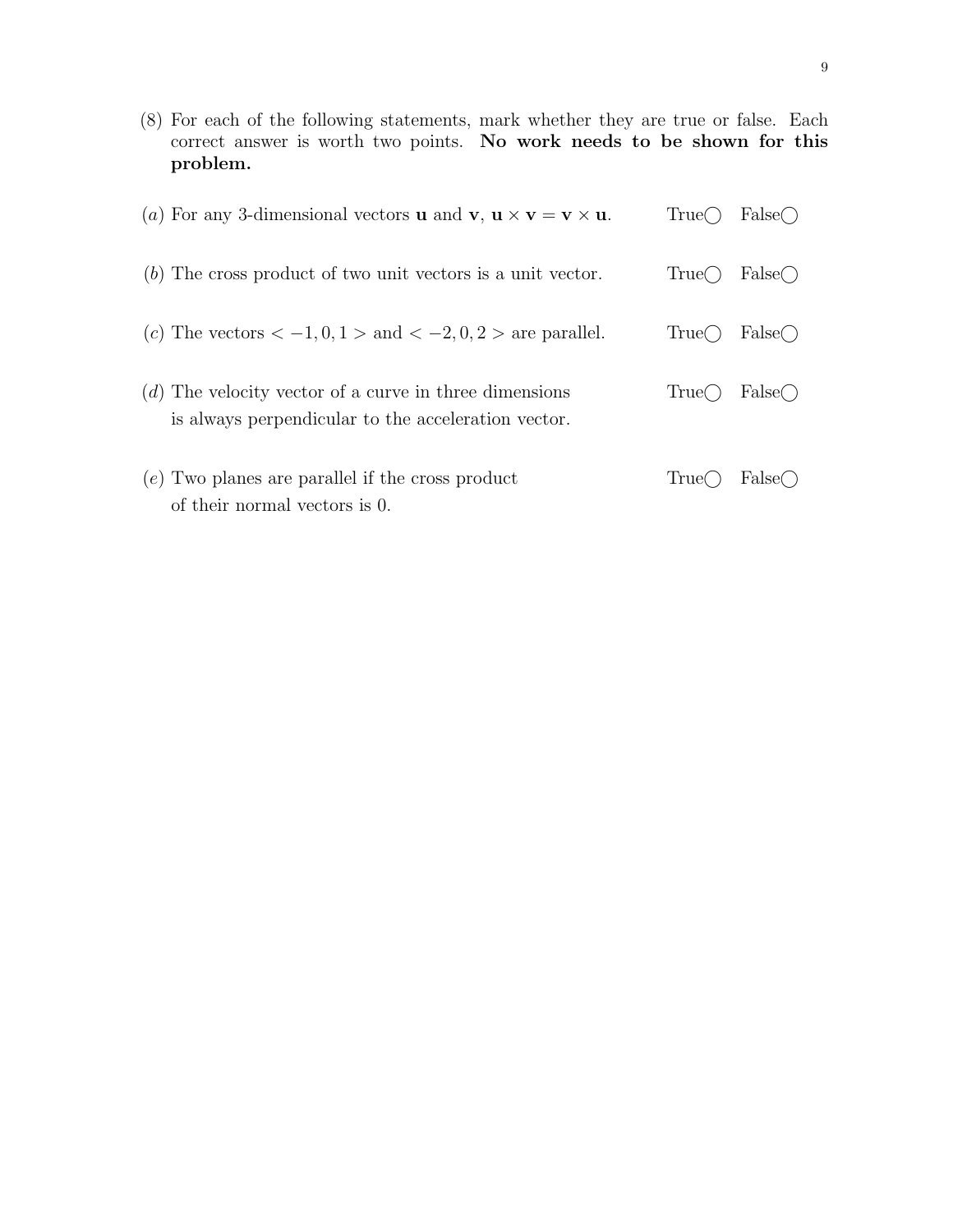(9) Find the volume of the solid which lies both within the cylinder  $x^2 + y^2 = 1$  and the sphere  $x^2 + y^2 + z^2 = 4$ .

(A) 
$$
\frac{2\pi}{3}(2-\sqrt{3})
$$
.  
\n(B)  $\frac{\pi}{3}(2-\sqrt{3})$ .  
\n(C)  $\pi(2-\sqrt{3})$ .  
\n(D)  $\frac{2}{3}(2-\sqrt{3})$ .  
\n(E)  $\frac{4\pi}{3}(8-3^{3/2})$   
\n(F) none of the above

Answer to 9: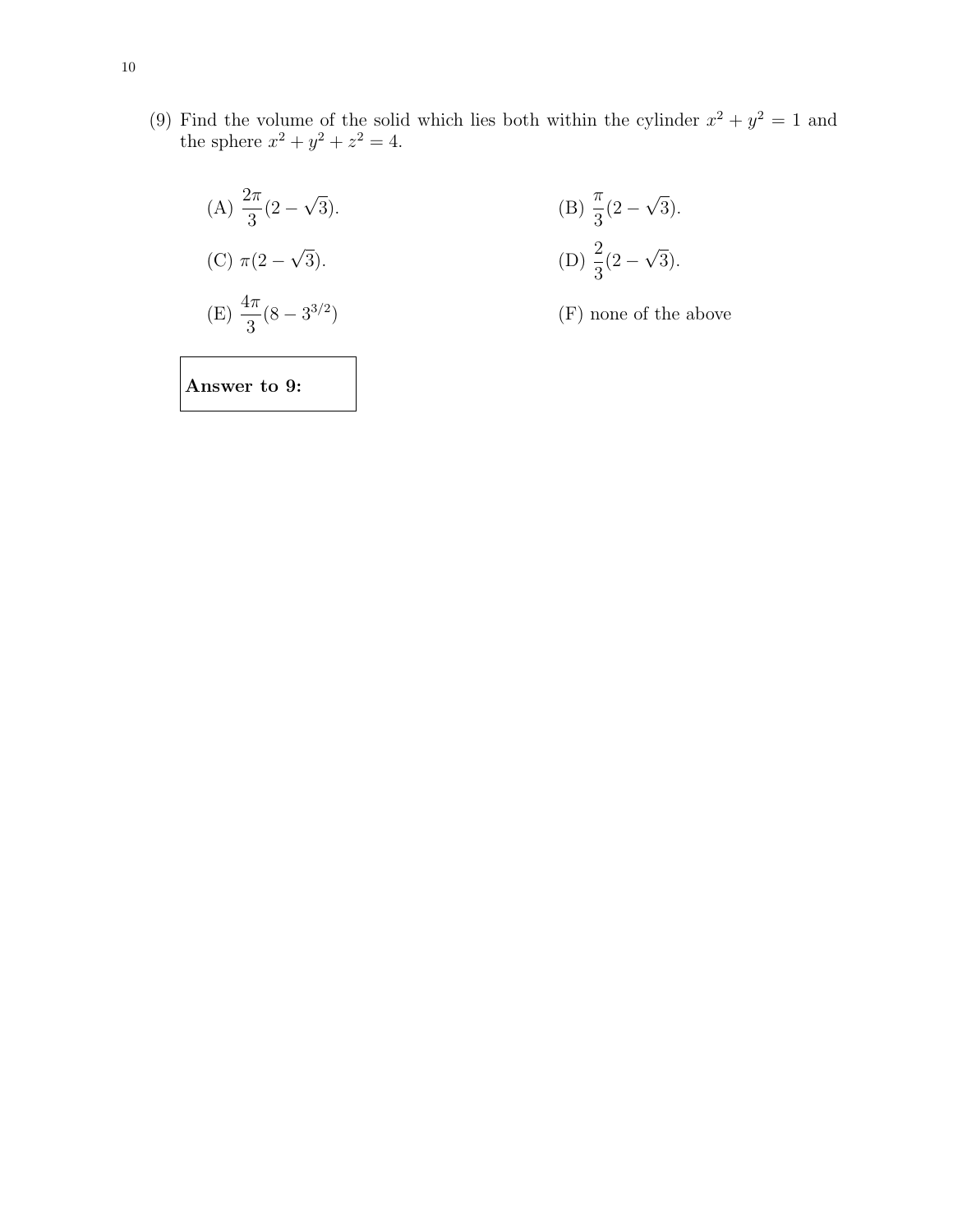(10) Find a particular solution  $y = y(x)$  to  $y''(x) + y'(x) = \sin(x)$ .

(A) 
$$
sin(x)
$$
  
\n(B)  $-\frac{1}{2} (sin(x) + cos(x))$   
\n(C)  $cos(x)$   
\n(D)  $\frac{1}{2} (sin(x) - cos(x))$   
\n(F) none of the above

Answer to 10: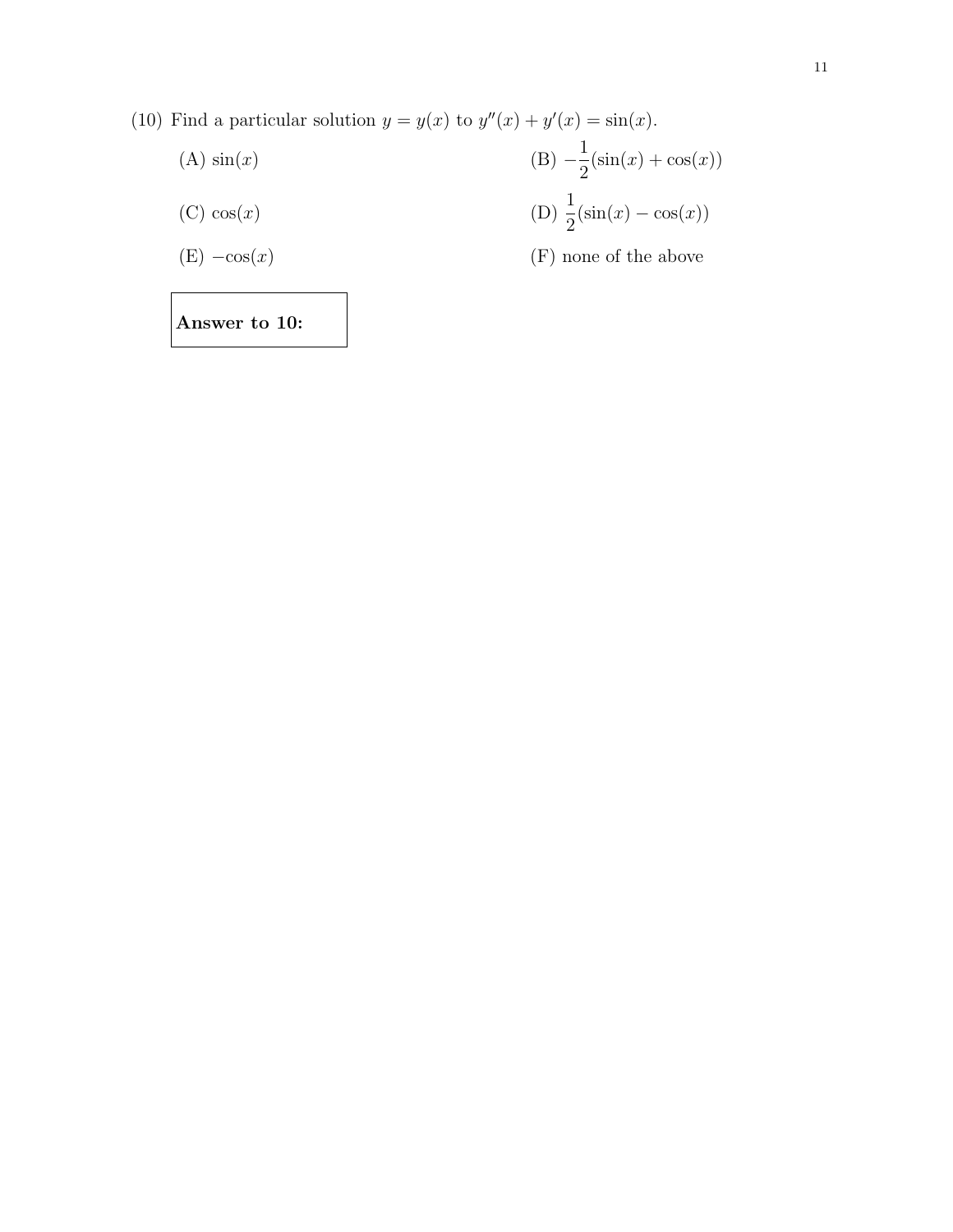(11) Analyze the critical points of the function

$$
f(x,y) = x^3 + x^2 - 2xy + y^2 - 3x + 1
$$

Which of the following statements is true?

- (A) The function has one local minimum and one saddle point
- (B) The function has two local minima and one local maximum
- (C) The function has one local maximum and one local minimum
- (D) The function has three saddle points
- (E) The function has one local maximum and one saddle point

(F) The function has one local minimum and one critical point where the second derivative test is inconclusive

(G) None of the above

Answer to 11: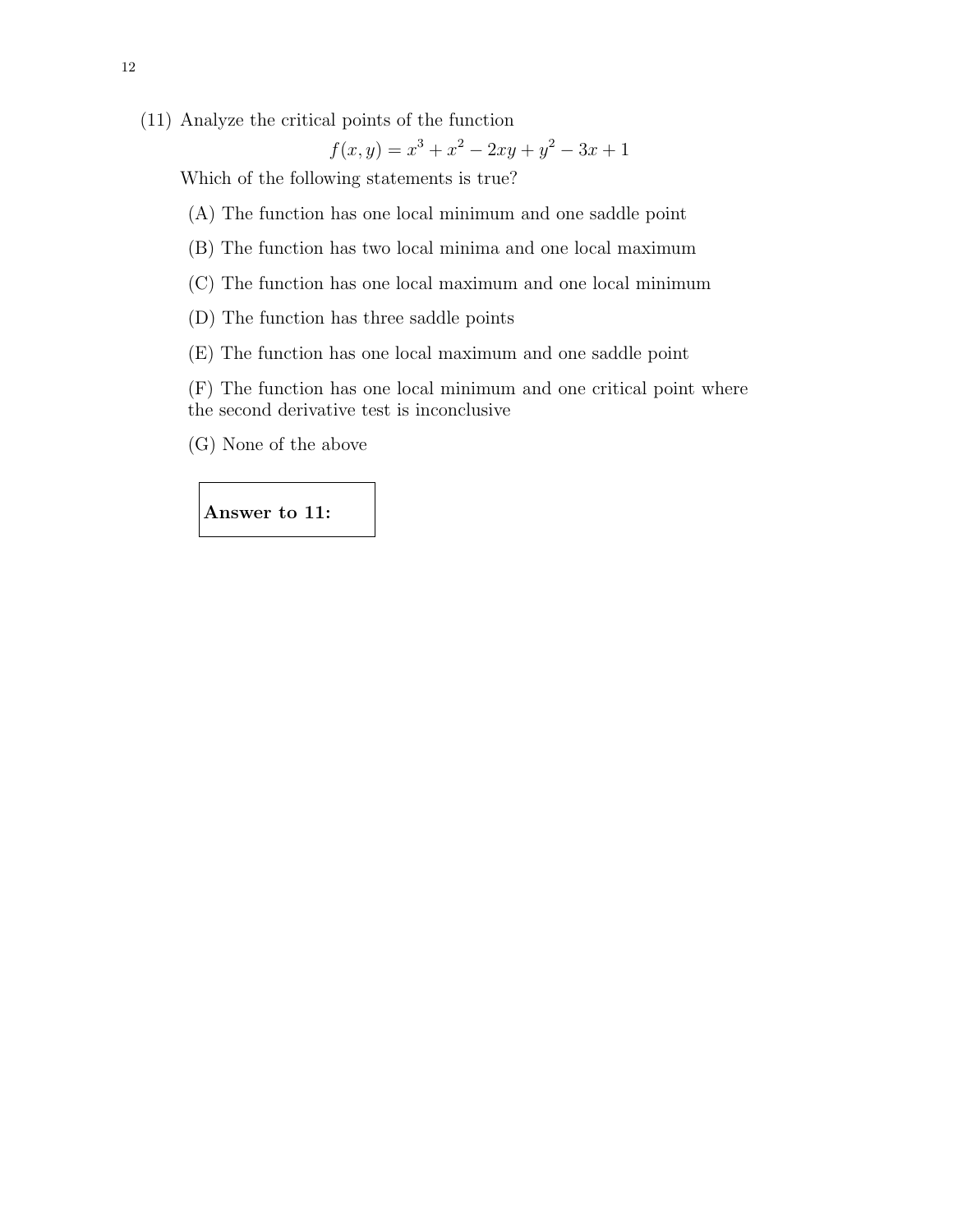- (12) At  $t = 0$  an airplane takes off. At that moment, its position vector is  $\langle 0, 0, 0 \rangle$ , and its velocity vector is  $\langle 1, 2, 0 \rangle$ . Find its position vector at time  $t = 6$ , if the acceleration of the airplane is  $a(t) = 1, 0, t >$ .
	- (A)  $<$  20, 30, 40 > (B)  $<$  12, 16, 28 > (C)  $<$  10, 12, 30 >
	- (D)  $<$  30, 20, 40 > (E)  $<$  24, 12, 36 > (F)  $<$  12, 6, 18 >

(G) none of the above

Answer to 12: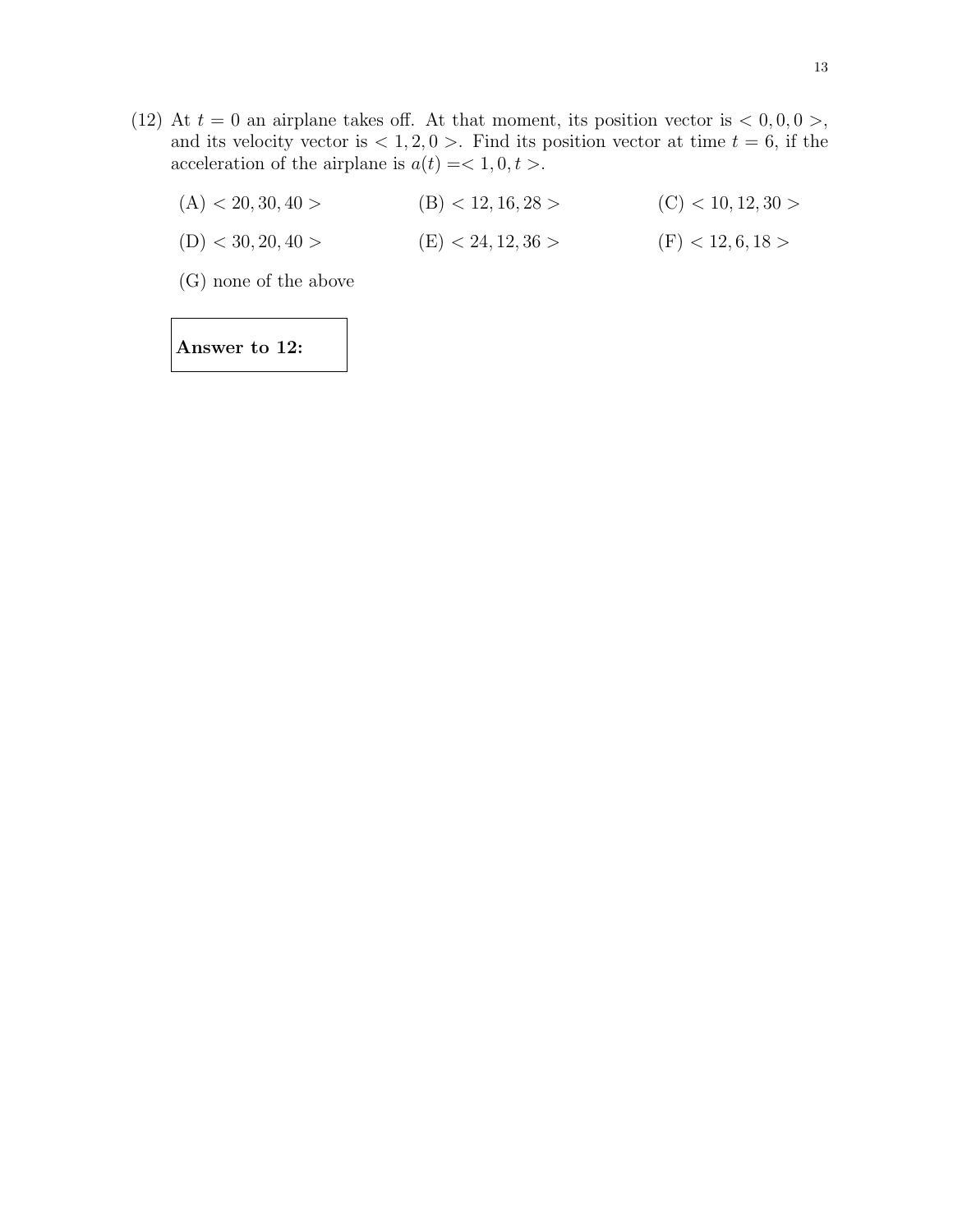- (13) Find the surface area of the part of the plane  $z = 2 + 3x + 4y$  which lies above the rectangle of points  $(x, y)$  in the x-y plane for which  $0 \le x \le 5$  and  $1 \le y \le 4$ .
	- (A)  $12\sqrt{26}$  (B) 75
	- (C)  $15\sqrt{26}$  (D) 60
	- (E) none of above

Answer to 13: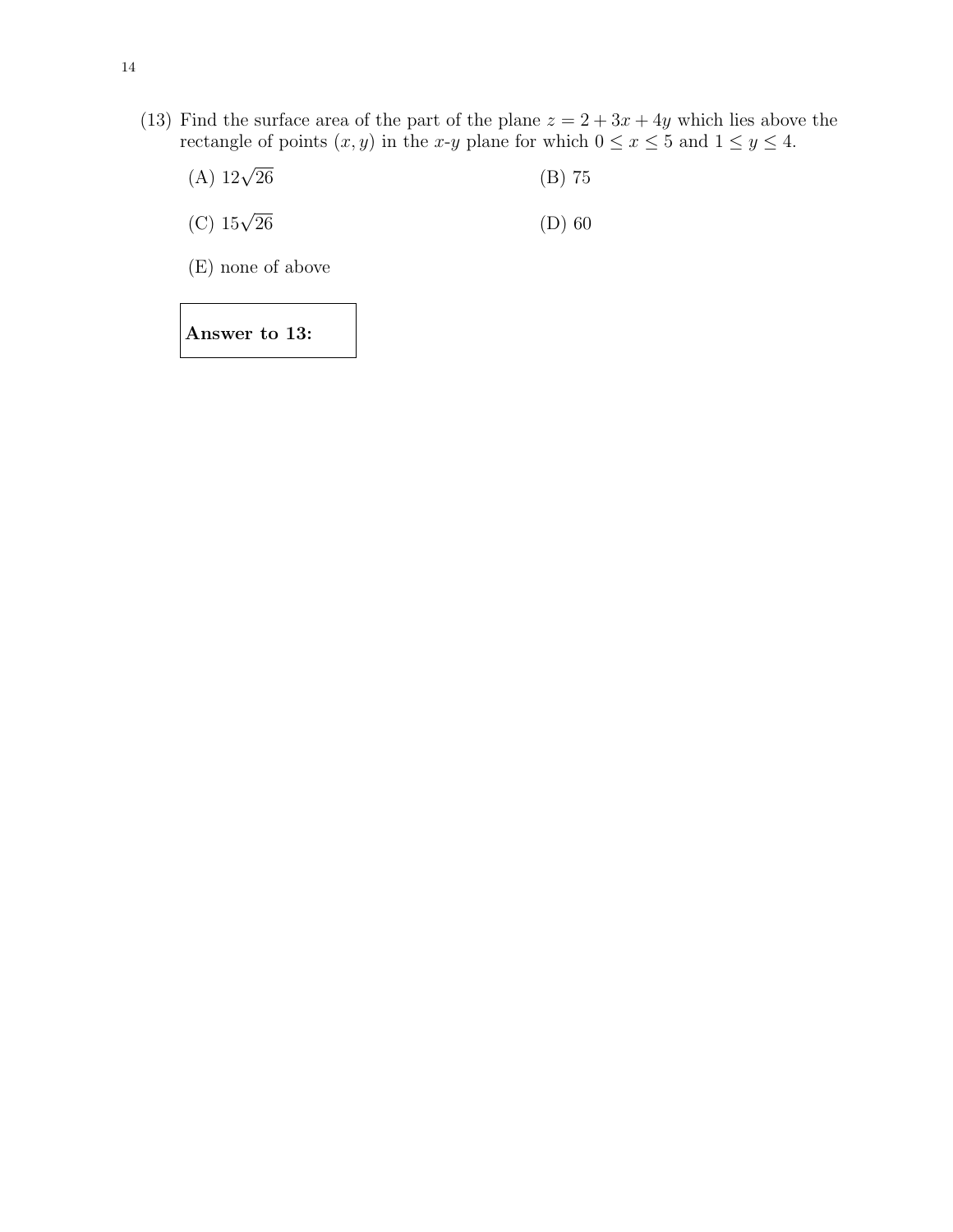(14) The first three non-zero terms in the power series solution of

$$
y'' - xy' - y = 0
$$

subject to  $y(0) = 0$  and  $y'(0) = 1$  are:

(A) 
$$
x - x^2 + x^3
$$
  
\n(B)  $x + \frac{x^2}{2} + \frac{x^3}{3}$   
\n(C)  $x + \frac{x^3}{3} + \frac{x^5}{5}$   
\n(D)  $x + \frac{x^3}{3} + \frac{x^5}{15}$   
\n(E)  $x - \frac{x^3}{6} + \frac{x^5}{120}$   
\n(F) none of the above

Answer to 14: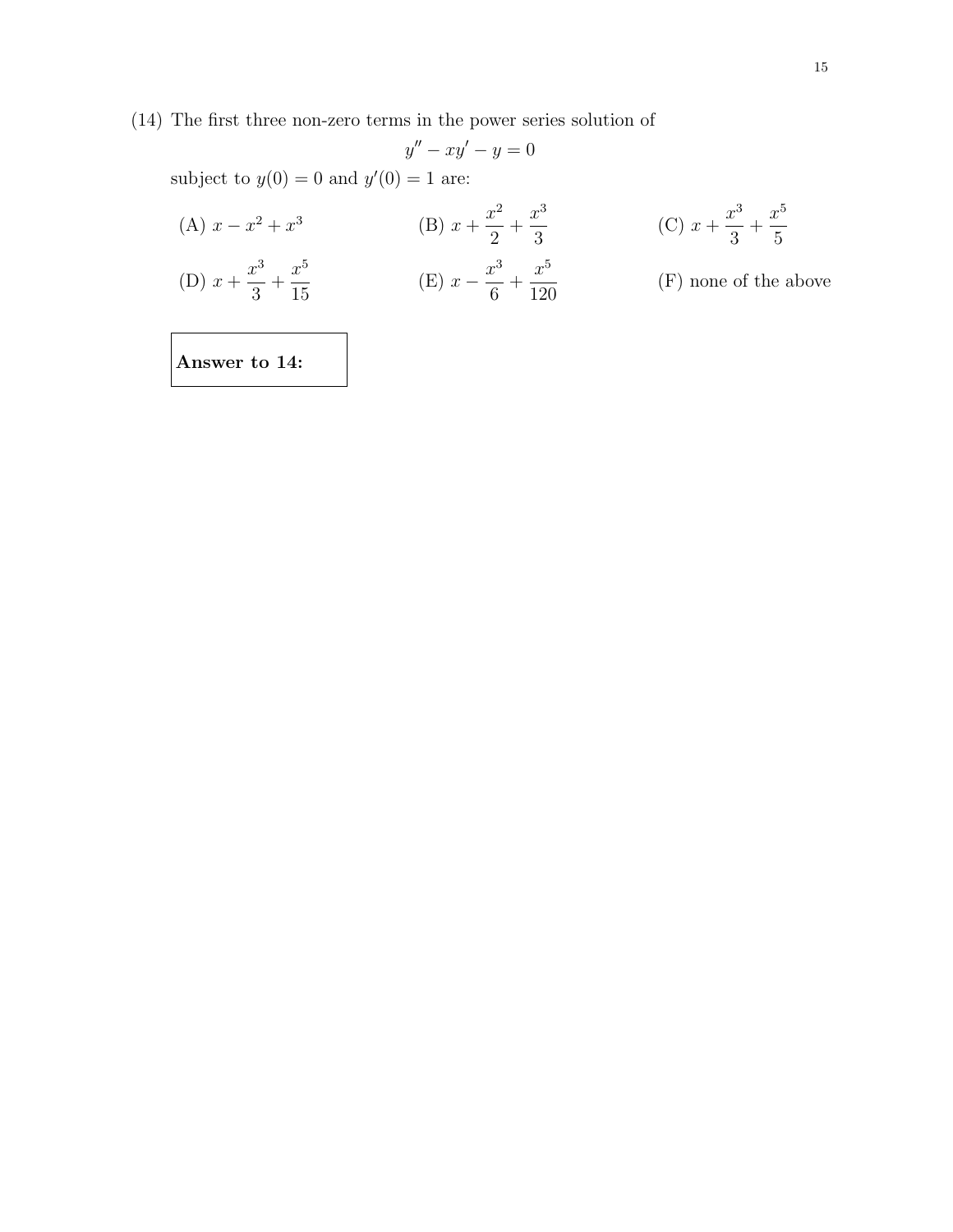- (15) The length  $\ell$ , width w and height h of a box change with time t. At time  $t = t_0$ , the value of  $\ell$  is 1 meter, the value of w is 2 meters and the value of h is 2 meters. Suppose that at time  $t = t_0$ , both  $\ell$  and w are increasing at the rate of 2 meters per second, while h is decreasing at the rate of 3 meters per second. What is the rate of change in cubic meters per second of the volume V of the box at time  $t = t_0$ ?
	- (A) 6 (B) 4 (C) 3

(D)  $-2$  (E) 0 (F) none of the above

Answer to 15: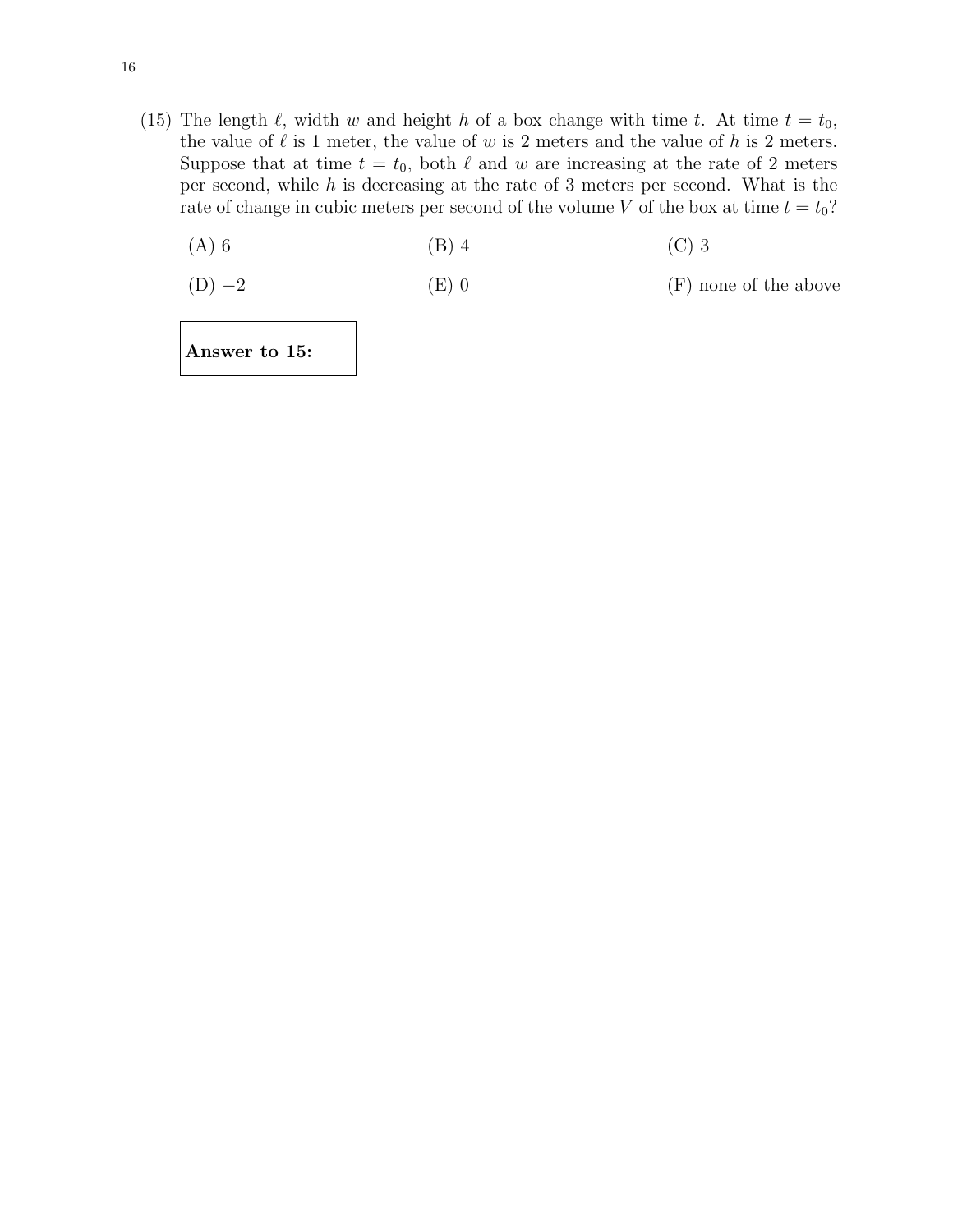- (16) The perpendicular from the point  $P(1, 2, 1)$  to the plane  $x y + z = 1$  intersects that plane at the following point:
	- (A)  $(1, 1, 1)$  (B)  $(0, -1, 0)$  (C)  $(1/3, -1/3, 1/3)$ (D)  $(2/3, 1/3, 2/3)$  (E)  $(4/3, 5/3, 4/3)$  (F)  $(2, 3, 2)$

Answer to 16: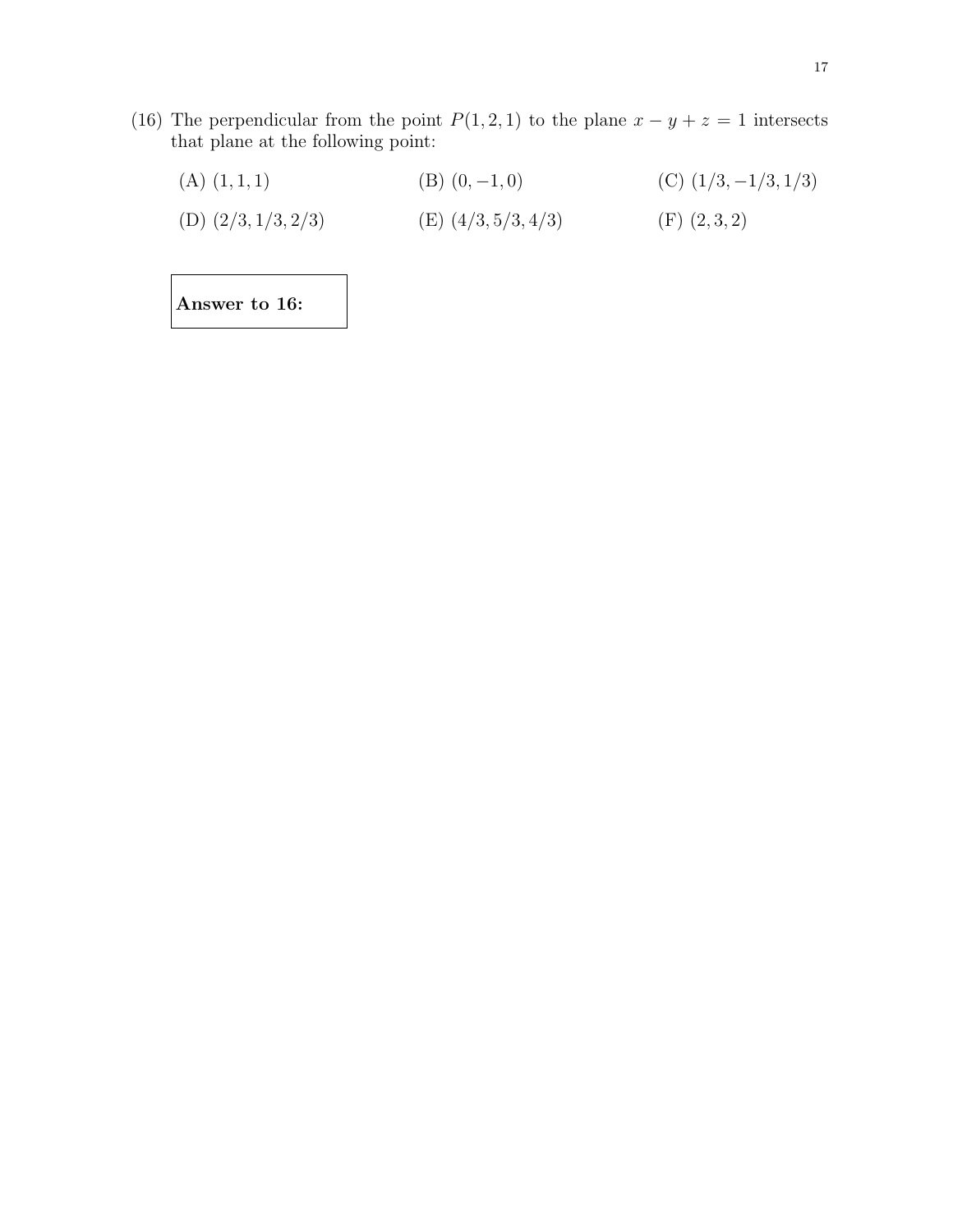(17) A politician is planning his first visit to Bagdad. He expects the local citizens will want to shower his motorcade with rose petals. The secret service tells him it would be safer if he brought along enough rose petals to give the citizens for this purpose. The politician expects the citizens will want to cover his motorcade with a circular pattern of rose petals having mass density function given by

$$
f(x,y) = 10 - \sqrt{(x^2 + y^2)} \quad \text{for} \quad \sqrt{x^2 + y^2} \le 10
$$
  
and 
$$
f(x,y) = 0 \quad \text{for all other} \quad (x,y).
$$

What is the total mass of rose petals the politician should bring along with him?

- (A)  $5000\pi$  (B)  $1000\pi$
- (C)  $2500\pi/3$  (D)  $1000\pi/3$
- (E) none of above

Answer to 17: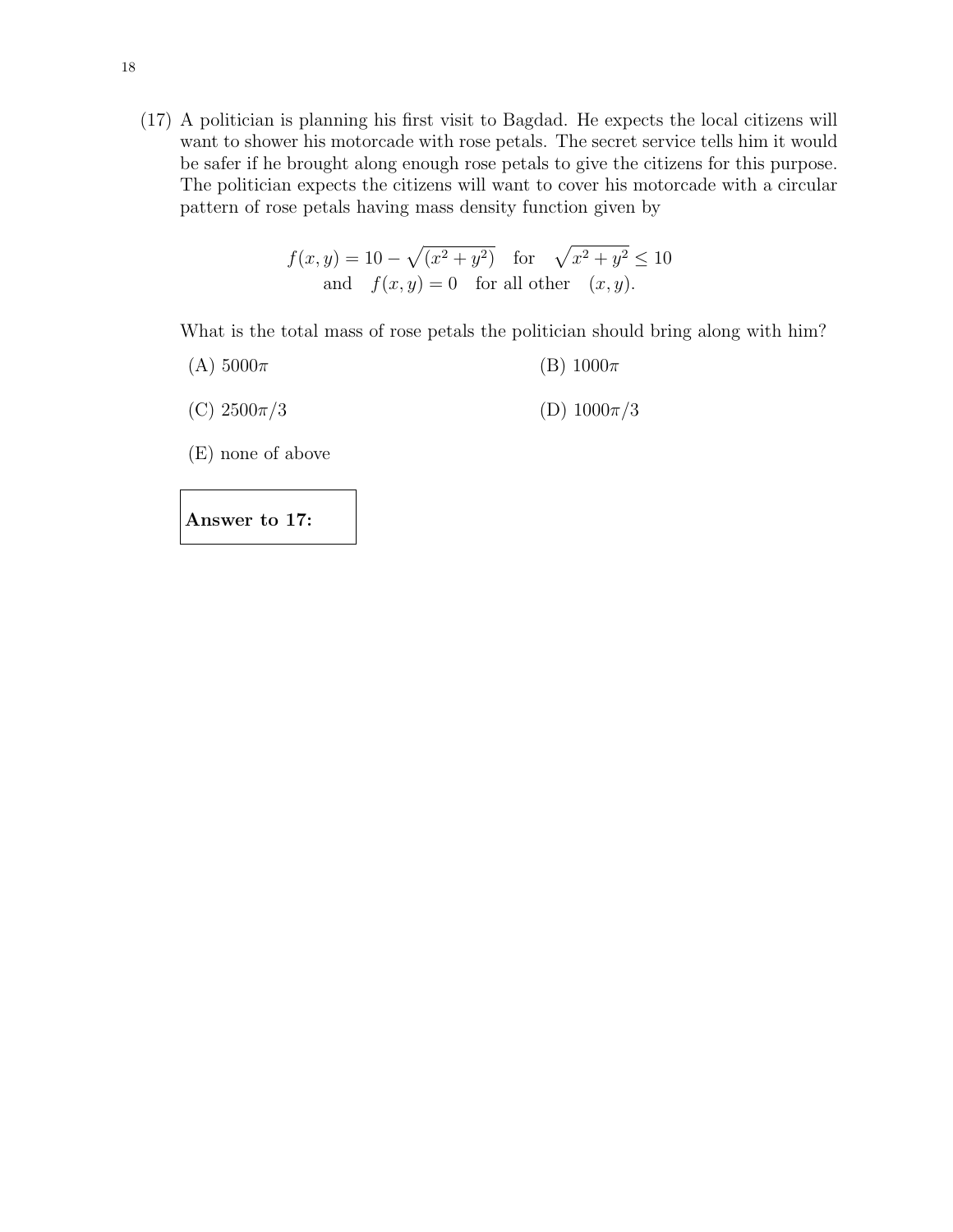(18) Suppose that  $y(t)$  is a solution of the initial value problem

$$
\frac{dy}{dt} = y(1 - 0.0005y) \text{ and } y(0) = 1.
$$

What is the limit  $\lim_{t \to +\infty} y(t)$ ?

- (A)  $1\pi$  (B) 0.0005
- (C) 2000 (D) 0
- 

(E)  $\infty$  (F) none of the above

Answer to 18: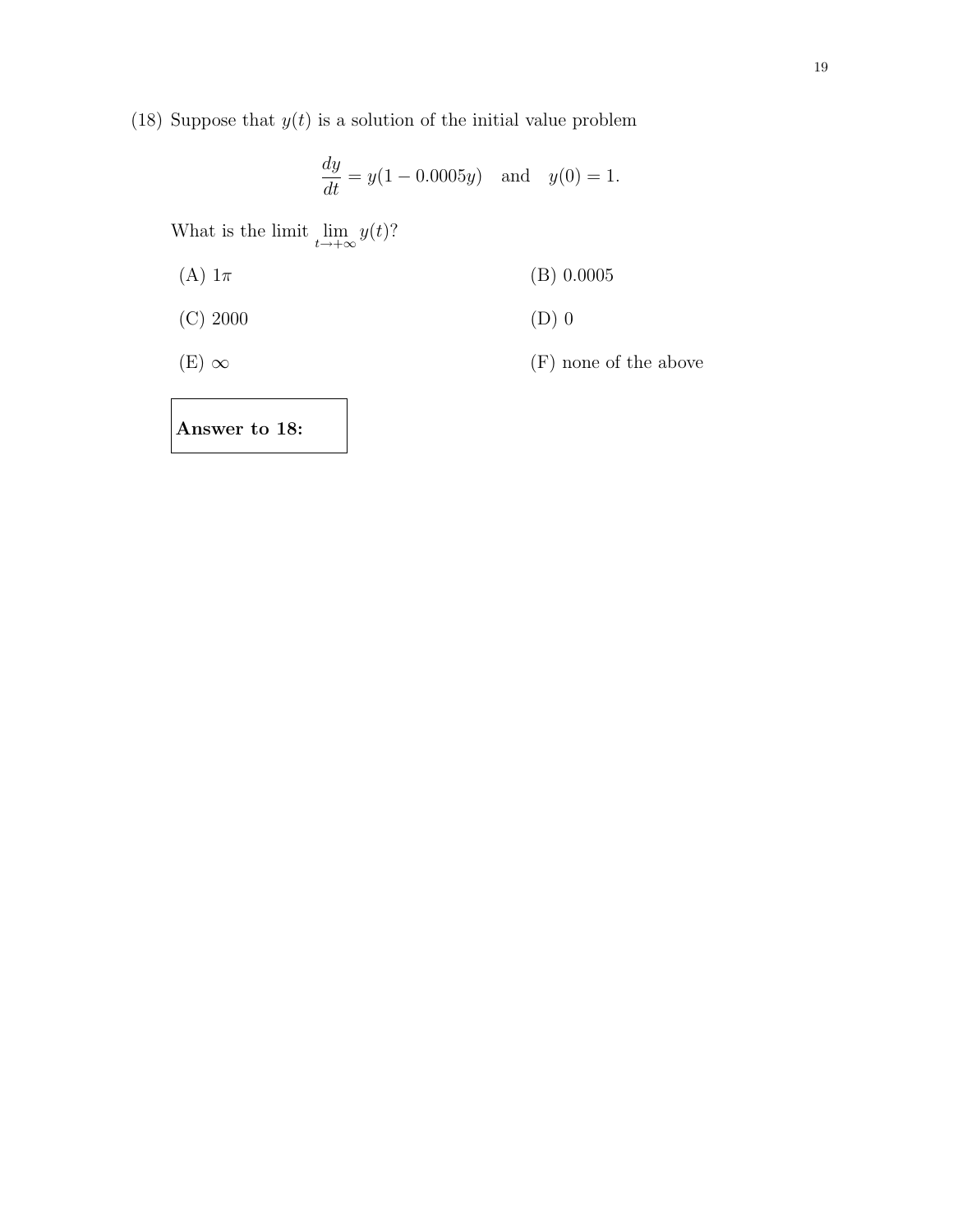(19) Find the equation of the tangent plane to the surface

$$
4x^4 + 2y^4 + z^4 = 22
$$

at the point  $(1, 1, 2)$ .

- (A)  $4x + 2y + z = 8$  (B)  $2x + y + z = 5$  (C)  $2x + y + 4z = 11$ (D)  $2x + 2y + z = 7$  (E)  $x + y + 4z = 10$  (F)  $x + 2y + 4z = 11$
- (G) none of the above

Answer to 19: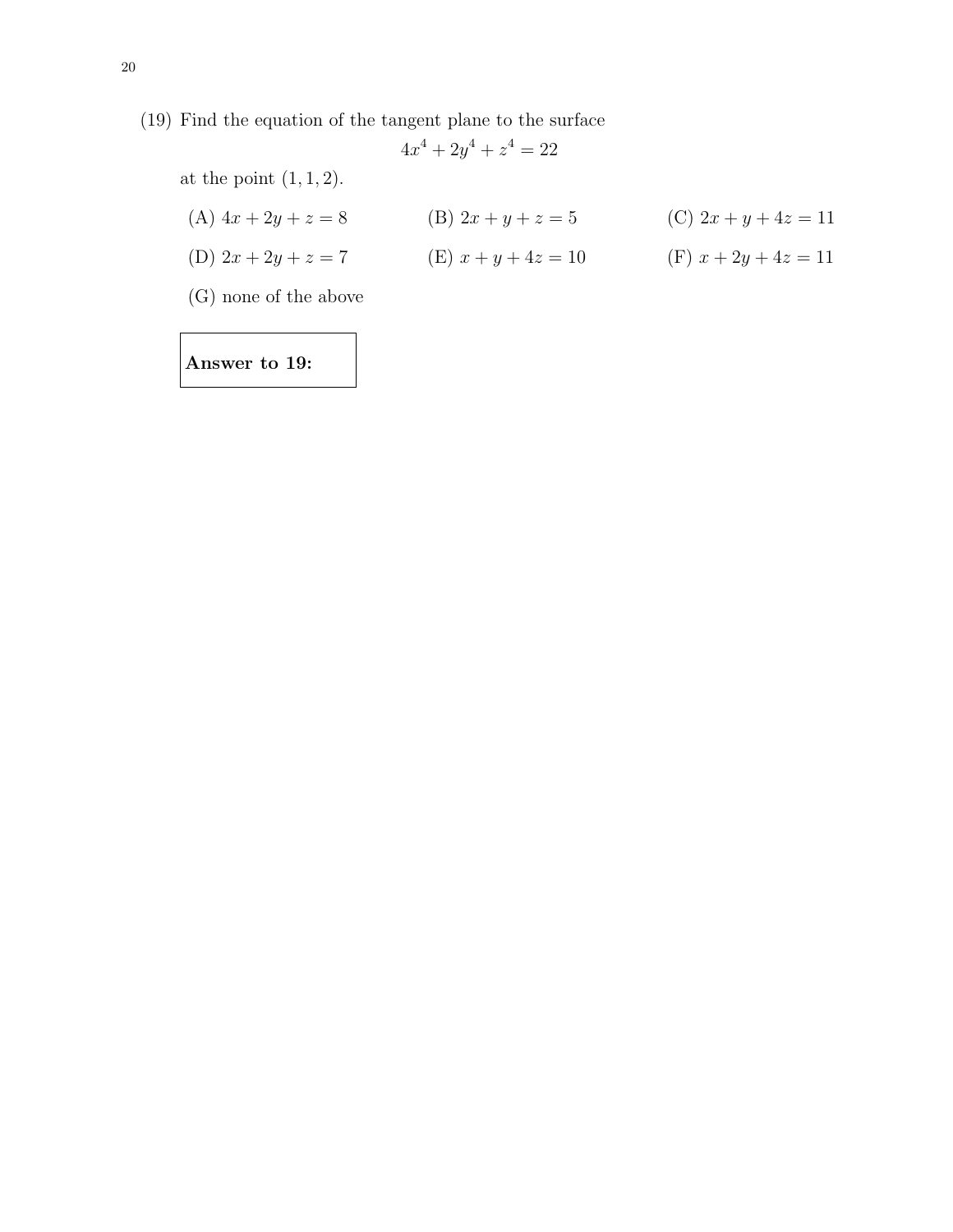(20) Find the length of the curve parameterized by the function

 $\mathbf{r}(t) =$ for  $1\leq t\leq 2.$ (A)  $3/2$  (B)  $1/2 + 2 \ln 2$  (C)  $3/2 + \ln 3$ (D) 3 (E)  $1/2 + \ln 3$  (F)  $3/2 + \ln 2$ 

(G) none of the above

Answer to 20: